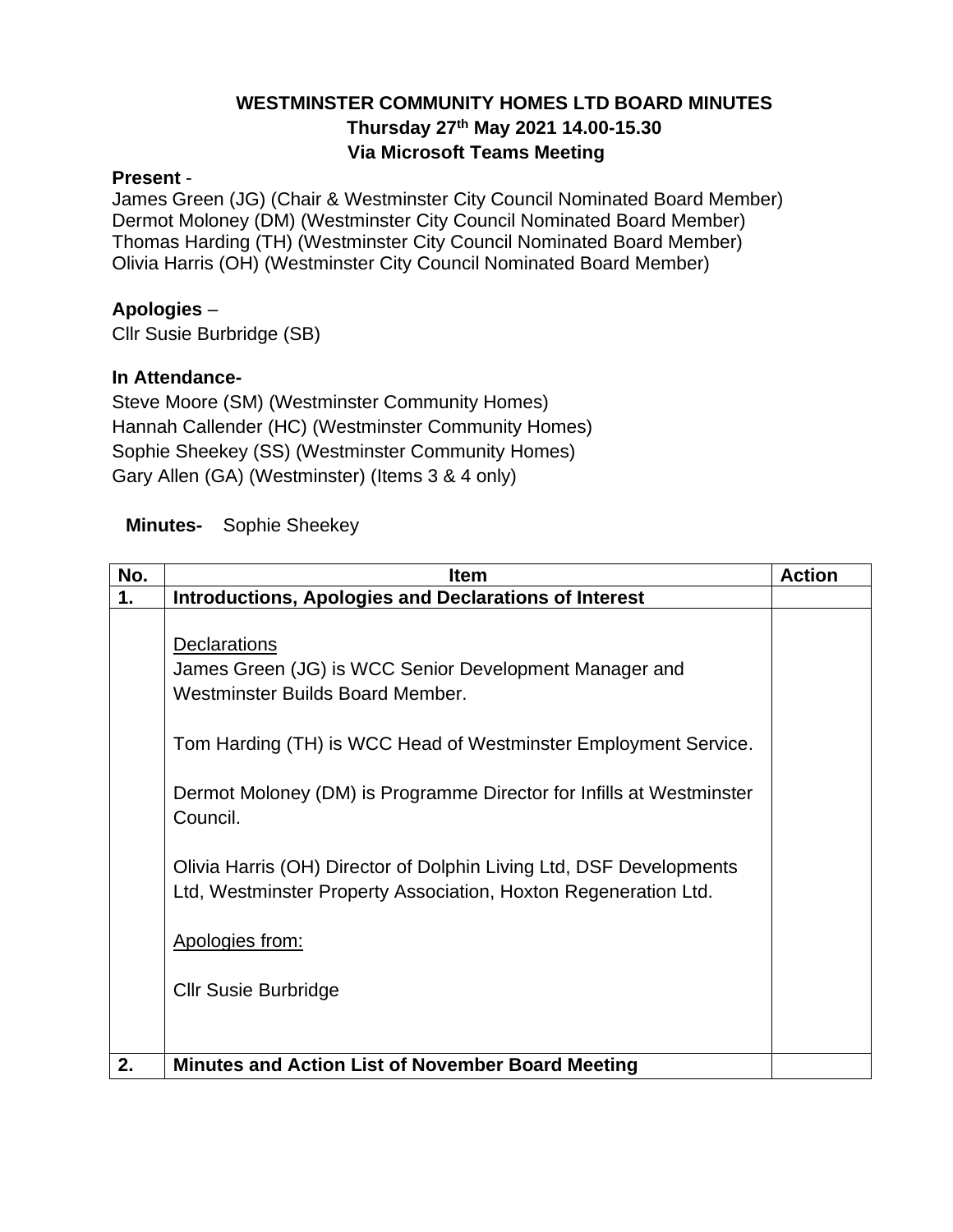|    | All items agreed. SS to provide Minutes to JG for signing each page.                                                                                                                                                                                                                                                                               | <b>SS/JG</b>           |
|----|----------------------------------------------------------------------------------------------------------------------------------------------------------------------------------------------------------------------------------------------------------------------------------------------------------------------------------------------------|------------------------|
|    | Amber highlighted items for WCH to roll forward to address:<br>Cllr. Susie Burbridge will be joining the Board from 1st March, and<br>$\overline{\phantom{a}}$<br>an induction will follow.                                                                                                                                                        |                        |
|    | One area raised was concerning Board Member Appraisals and<br>it was agreed that JG/SM would meet to agree a way to take this<br>forward.                                                                                                                                                                                                          | <b>JG/SM</b>           |
|    | JG & SM to meet and discuss how the Board appraisals can be<br>done to mirror WCC. SM to also speak to Tony Hutchinson for<br>WB version.<br>OH to send Board member appraisal format from Dolphin                                                                                                                                                 | <b>SM</b><br><b>OH</b> |
| 3. |                                                                                                                                                                                                                                                                                                                                                    |                        |
|    | <b>Annual Report and Auditors Report 2020/21</b>                                                                                                                                                                                                                                                                                                   |                        |
|    | <b>GA Enters</b>                                                                                                                                                                                                                                                                                                                                   |                        |
|    | Process has been smoother this year than last. Deficit of £312k final<br>accounts comprises principally of loss on rent, impact from voids works<br>and the additional costs resulting from the changed timing of City Council<br>service charge payments The lower rental income has been taken into<br>consideration for the budget for 2021/22. |                        |
|    | Miscellaneous income through sales of some major properties brought<br>some profit. Budget put together for this year shows a better shape for<br>this financial year.                                                                                                                                                                             |                        |
|    | DM asked if because of paying the service charge earlier whether, as a<br>result, that this year would benefit. GA confirmed that they have advised<br>that charges generally would be increasing and that we expect the<br>expenditure in 2021/22 to be on par with what we have estimated in our<br>budget.                                      |                        |
|    | SM to resend the Auditors report, profit and loss report and letter of<br>representation next week for Board consideration and approval SM to<br>arrange with GA.                                                                                                                                                                                  | <b>SM/GA</b>           |
|    | OH expressed her concern that the continuous deficit year-on-year is<br>not sustainable. GA addressed this and confirmed that the Auditors                                                                                                                                                                                                         |                        |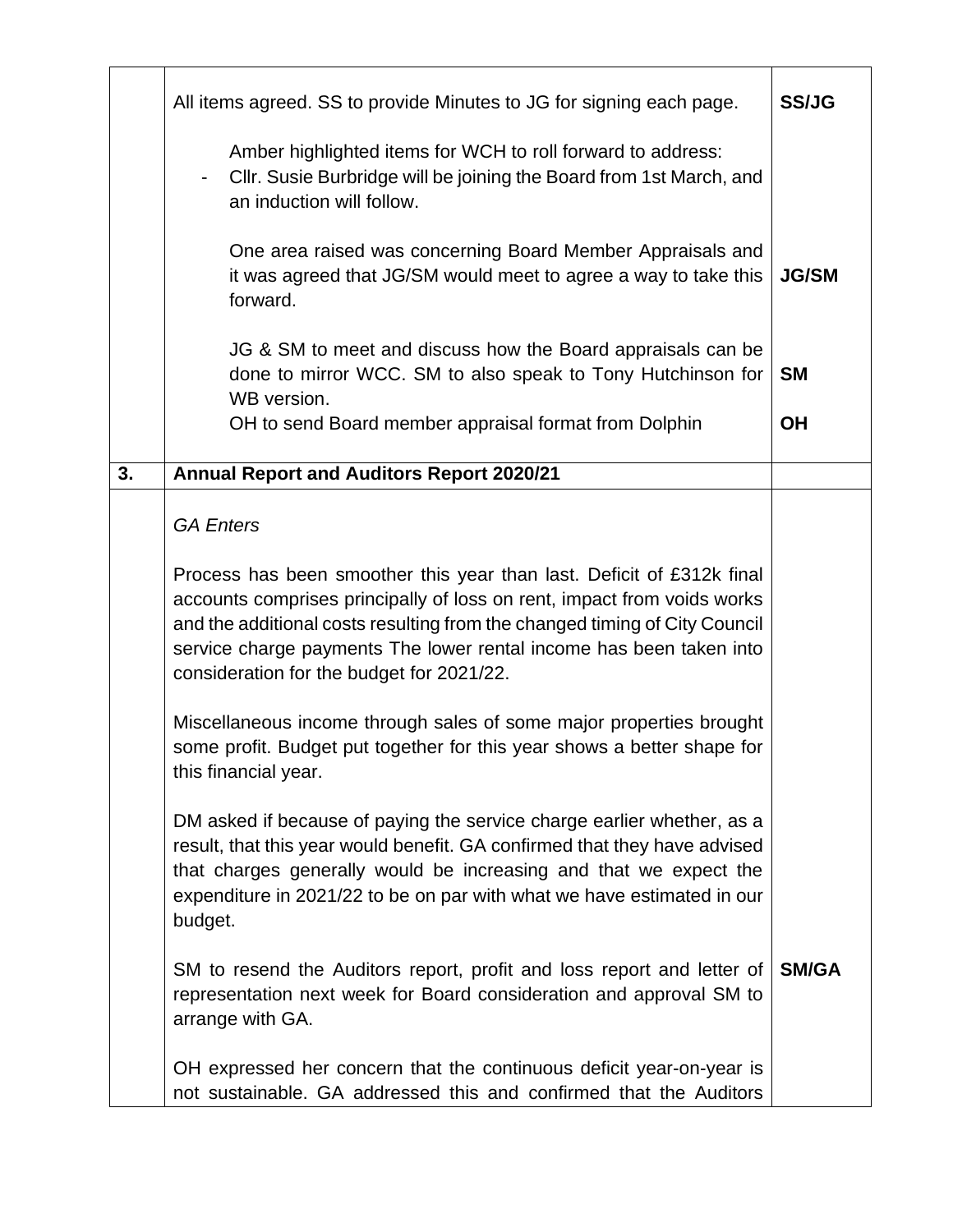|    | haven't raise any concern as, so far. The Auditors are reviewing our<br>ability to capitalise works in light of our programme to improve the safety<br>and efficiency of the stock. This would have a significant impact on our<br>ability to move to profit.<br>OH would also like to know WCH view on property lease extensions. SM<br>has raised that a number of properties are due to expire in less than 80<br>years, but following a discussion with WCC, it was decided that it could<br>be beneficial to wait and find out whether the Govt proposals to change<br>leasehold legislation could result in a more affordable way to increase<br>the length of existing leases. SM to report back to Board once Govt<br>legislative programme is better understood. | <b>SM</b> |
|----|---------------------------------------------------------------------------------------------------------------------------------------------------------------------------------------------------------------------------------------------------------------------------------------------------------------------------------------------------------------------------------------------------------------------------------------------------------------------------------------------------------------------------------------------------------------------------------------------------------------------------------------------------------------------------------------------------------------------------------------------------------------------------|-----------|
| 4. | <b>Financial Regulations Report</b>                                                                                                                                                                                                                                                                                                                                                                                                                                                                                                                                                                                                                                                                                                                                       |           |
|    | <b>HC Presents</b><br>This report was last updated in 2020 when the financial procedure<br>changed, and we began to use Sage. There are still currently 3 Board<br>members allocated as payment run approvers. There have been no<br>further changes to the process. The Board are asked to note this item.<br>Mandate form was slightly out of date which has been updated.<br>OH had noticed some points of detail on the report and will provide<br>these to SM on a separate email.                                                                                                                                                                                                                                                                                   | <b>OH</b> |
| 5. | <b>CEX Update</b>                                                                                                                                                                                                                                                                                                                                                                                                                                                                                                                                                                                                                                                                                                                                                         |           |
|    | <b>SM</b> presents<br><b>Revised Development Programme:</b><br>Plan looks like going ahead. Cabinet member report has been<br>accepted and we await clearance of legal implication prior to the report<br>being sent out for formal approval. WCC have advised that they<br>expect this to be sent out during the course of the next few days.<br>Regeneration: Good progress being made at both Ebury and Church<br><b>Street</b>                                                                                                                                                                                                                                                                                                                                        |           |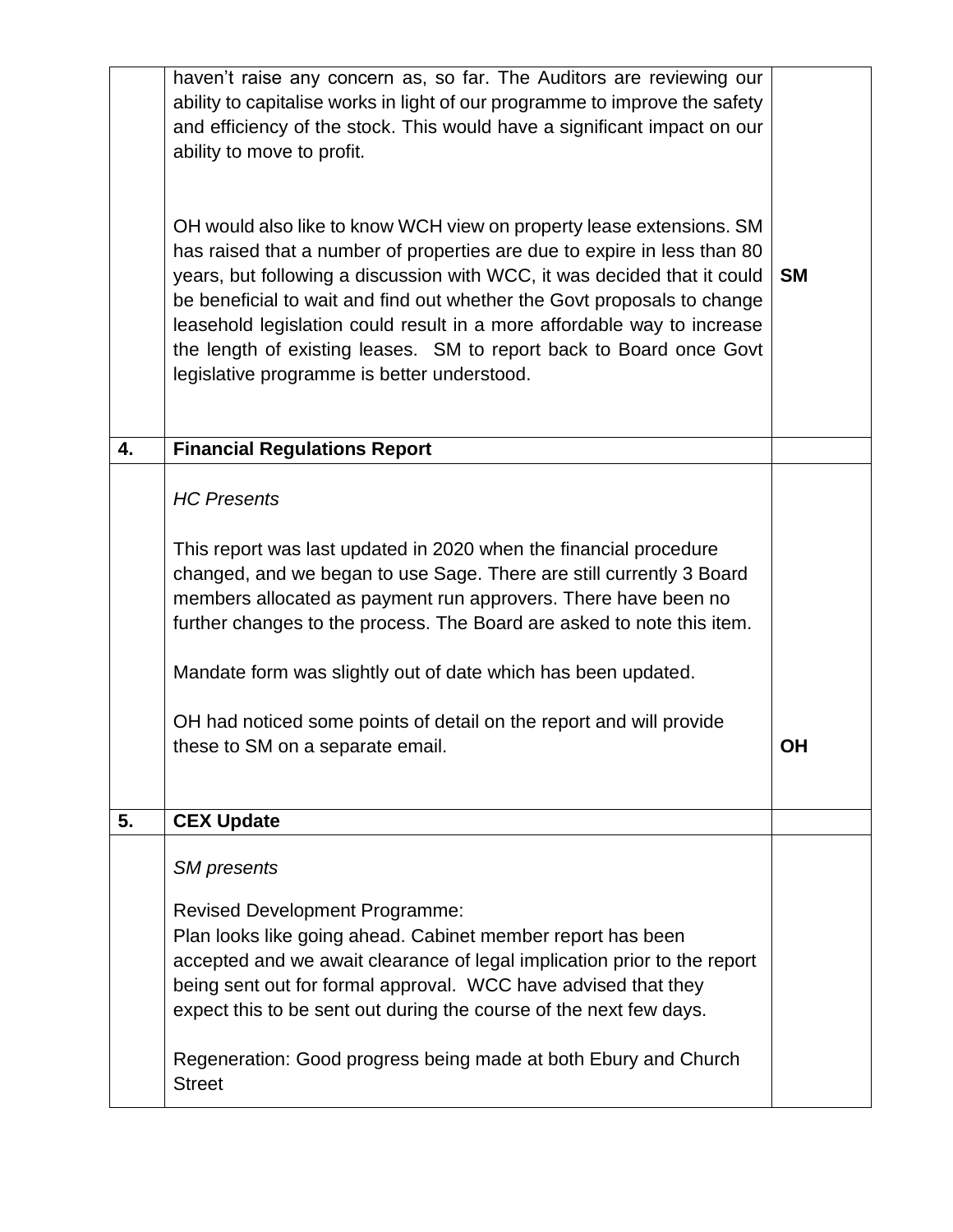|    | Victoria Wharf phase 2: Piling has now finished and drainage being<br>installed followed by the slab being installed. It is on programme at<br>present to complete August 2022.<br>581-587 Harrow Road: Planners have advised that they feel our 6<br>storey proposal is too high and would like to see this reduced to 5<br>storeys. SM asked the Board for their view about this as his instinct<br>was to proceed with the higher scheme due to the size of neighbouring<br>properties in the area. Application is expected to be ready to submit in<br>3-4 weeks. Two detailed pre-app's have been conducted already for<br>this scheme. The Board agreed that this should go ahead with the<br>approach that we look to maximise the development with the sixth<br>floor.<br>Recycled Funds: SM looking into recycling funds and will have a full<br>report on this in the Board update report at the end of June<br>Cottesloe House Disrepair Claim: MP Karen Buck has raised an issue<br>with one of our tenants who had been living in poor conditions due to<br>damp and mould as well as pest infestation. The own tenant's lifestyle<br>was in part impacting on this and as a result we have had to move the<br>tenant to a new property. Surveyors have access now to 8 Cottesloe<br>House and will begin works to bring the property back to a liveable<br>condition.<br>OH pointed out that it could be worth bringing inspections forward from<br>June 21 <sup>st</sup> if it could help us to gauge the condition of other properties in<br>the area; to prevent this happening again. SM confirmed that all units<br>with the same design and layout were being prioritised for inspection<br>Social Value Report: noted more detailed report to come to next Board<br>meeting | <b>SM</b> |
|----|--------------------------------------------------------------------------------------------------------------------------------------------------------------------------------------------------------------------------------------------------------------------------------------------------------------------------------------------------------------------------------------------------------------------------------------------------------------------------------------------------------------------------------------------------------------------------------------------------------------------------------------------------------------------------------------------------------------------------------------------------------------------------------------------------------------------------------------------------------------------------------------------------------------------------------------------------------------------------------------------------------------------------------------------------------------------------------------------------------------------------------------------------------------------------------------------------------------------------------------------------------------------------------------------------------------------------------------------------------------------------------------------------------------------------------------------------------------------------------------------------------------------------------------------------------------------------------------------------------------------------------------------------------------------------------------------------------------------------------------------------------------------------------------------------|-----------|
| 6. | 2a Bravington Road W9 - Tender result and approval of<br>successful contractor                                                                                                                                                                                                                                                                                                                                                                                                                                                                                                                                                                                                                                                                                                                                                                                                                                                                                                                                                                                                                                                                                                                                                                                                                                                                                                                                                                                                                                                                                                                                                                                                                                                                                                                   |           |
|    | A building firm have been awarded tender for works on Bravington<br>Road. This development will include 3 new units fit for Shared<br>Ownership. NSC Homes have been chosen due to their quote and the<br>scoring of the tender submission DM queried whether we have<br>knowledge of NFC and SM explained that Philip Panks Partnership                                                                                                                                                                                                                                                                                                                                                                                                                                                                                                                                                                                                                                                                                                                                                                                                                                                                                                                                                                                                                                                                                                                                                                                                                                                                                                                                                                                                                                                         |           |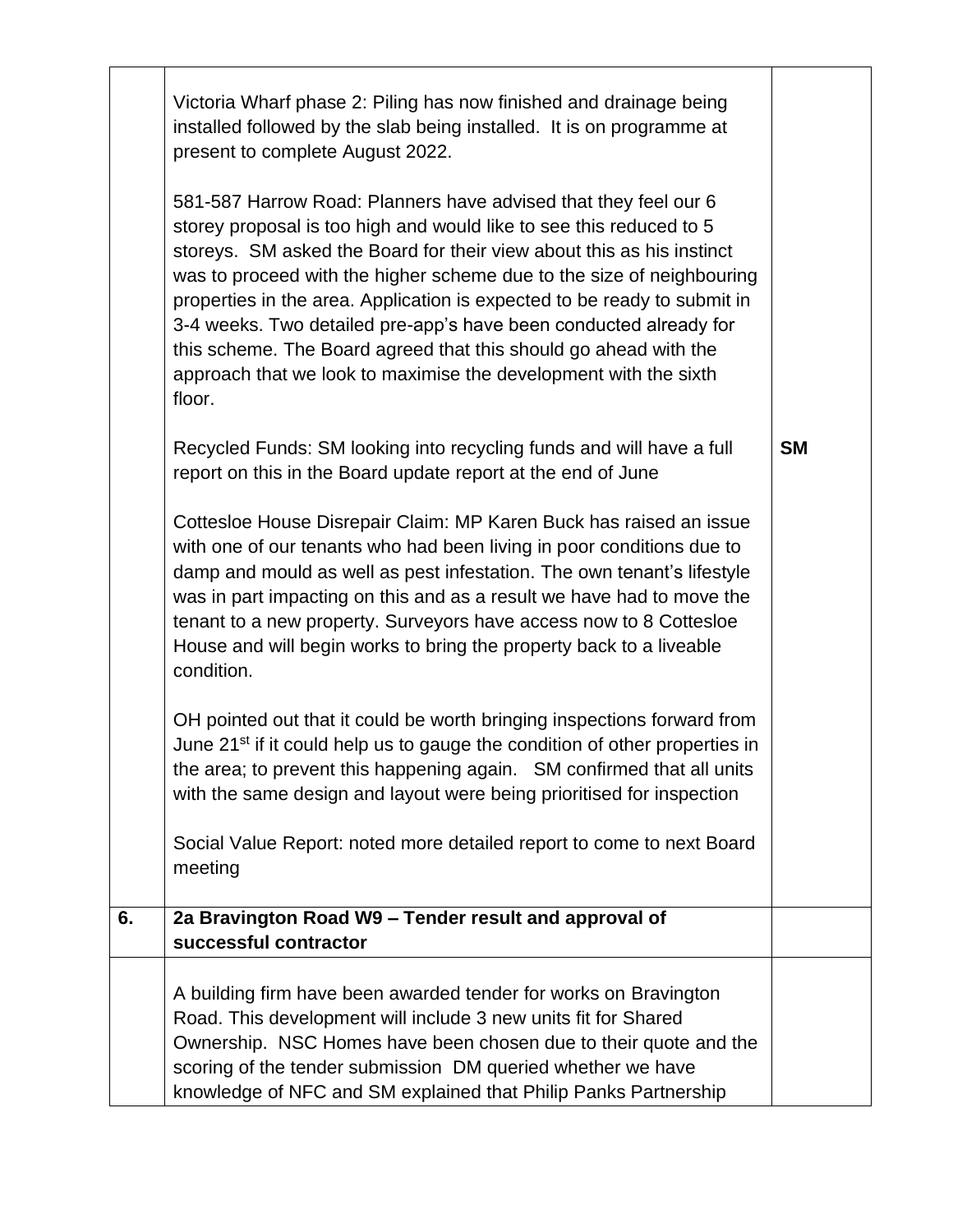|    | (PPP) had made their recommendation based upon working on recent                                                                                                                                                                                                                                                                                                                                                                                                                                                                                                                                                                                                                                                                                                                                                                                                                                                                                                                                                                                                                                                                                                                                                                                                                                                                                   |           |
|----|----------------------------------------------------------------------------------------------------------------------------------------------------------------------------------------------------------------------------------------------------------------------------------------------------------------------------------------------------------------------------------------------------------------------------------------------------------------------------------------------------------------------------------------------------------------------------------------------------------------------------------------------------------------------------------------------------------------------------------------------------------------------------------------------------------------------------------------------------------------------------------------------------------------------------------------------------------------------------------------------------------------------------------------------------------------------------------------------------------------------------------------------------------------------------------------------------------------------------------------------------------------------------------------------------------------------------------------------------|-----------|
|    | schemes with them.                                                                                                                                                                                                                                                                                                                                                                                                                                                                                                                                                                                                                                                                                                                                                                                                                                                                                                                                                                                                                                                                                                                                                                                                                                                                                                                                 |           |
|    |                                                                                                                                                                                                                                                                                                                                                                                                                                                                                                                                                                                                                                                                                                                                                                                                                                                                                                                                                                                                                                                                                                                                                                                                                                                                                                                                                    |           |
|    | Board approved NFC Homes appointment.                                                                                                                                                                                                                                                                                                                                                                                                                                                                                                                                                                                                                                                                                                                                                                                                                                                                                                                                                                                                                                                                                                                                                                                                                                                                                                              |           |
|    |                                                                                                                                                                                                                                                                                                                                                                                                                                                                                                                                                                                                                                                                                                                                                                                                                                                                                                                                                                                                                                                                                                                                                                                                                                                                                                                                                    |           |
| 7. | <b>Refresh Project</b>                                                                                                                                                                                                                                                                                                                                                                                                                                                                                                                                                                                                                                                                                                                                                                                                                                                                                                                                                                                                                                                                                                                                                                                                                                                                                                                             |           |
|    | Following advice from Devonshire's, it's been decided that the refresh<br>project should be delayed, and Fire Risk Assessments brought forward<br>to ensure that our stock meet fire regulations which have been made a<br>priority.<br>We will be starting with the fire safety element and FRA level 4.<br>Costings for which will be provided by our FRA consultant in the next<br>10 days. WCC will be taking responsibility to change fire safety in WCC<br>owned blocks but WCH are the Responsible Body for our eight<br>standalone blocks<br>Once this has been completed, and we are aware of the likely costs we<br>will make proposals for the rest of the project.<br>OH suggested that it would be beneficial, in advance of FRA, to do<br>some desktop work around whether the our stand-alone-blocks are<br>only brick-built or if they include any type of cladding. It's also worth<br>checking balcony's and external materials used. OH will share her own<br>experience of FRA with us for example.<br>OH suggested that it would also be beneficial to produce cash flow and<br>business plan for the refresh project on time for when the works begin.<br>In Dec/Jan standalone buildings had their own FRA assessments and<br>a listing of minor items were raised. These items have now been<br>worked through by HM team. | <b>OH</b> |
|    | The FRA officer that worked on Leo Court willing to work on other<br>stand-alone blocks.                                                                                                                                                                                                                                                                                                                                                                                                                                                                                                                                                                                                                                                                                                                                                                                                                                                                                                                                                                                                                                                                                                                                                                                                                                                           |           |
|    | OH asked that WCH do not lose sight of the EPC works as they will be<br>needed in order to meet the City Council overall carbon reduction<br>SM confirmed that property surveys will be started soon in<br>target.<br>order to understand the scale of works and costs and EPC upgrades<br>will be included in these surveys.                                                                                                                                                                                                                                                                                                                                                                                                                                                                                                                                                                                                                                                                                                                                                                                                                                                                                                                                                                                                                      |           |
|    | SM will include the action plan in each Board Meeting until works are<br>complete. We expect to have reports back from all 7 blocks by next<br>Board meeting.                                                                                                                                                                                                                                                                                                                                                                                                                                                                                                                                                                                                                                                                                                                                                                                                                                                                                                                                                                                                                                                                                                                                                                                      | <b>SM</b> |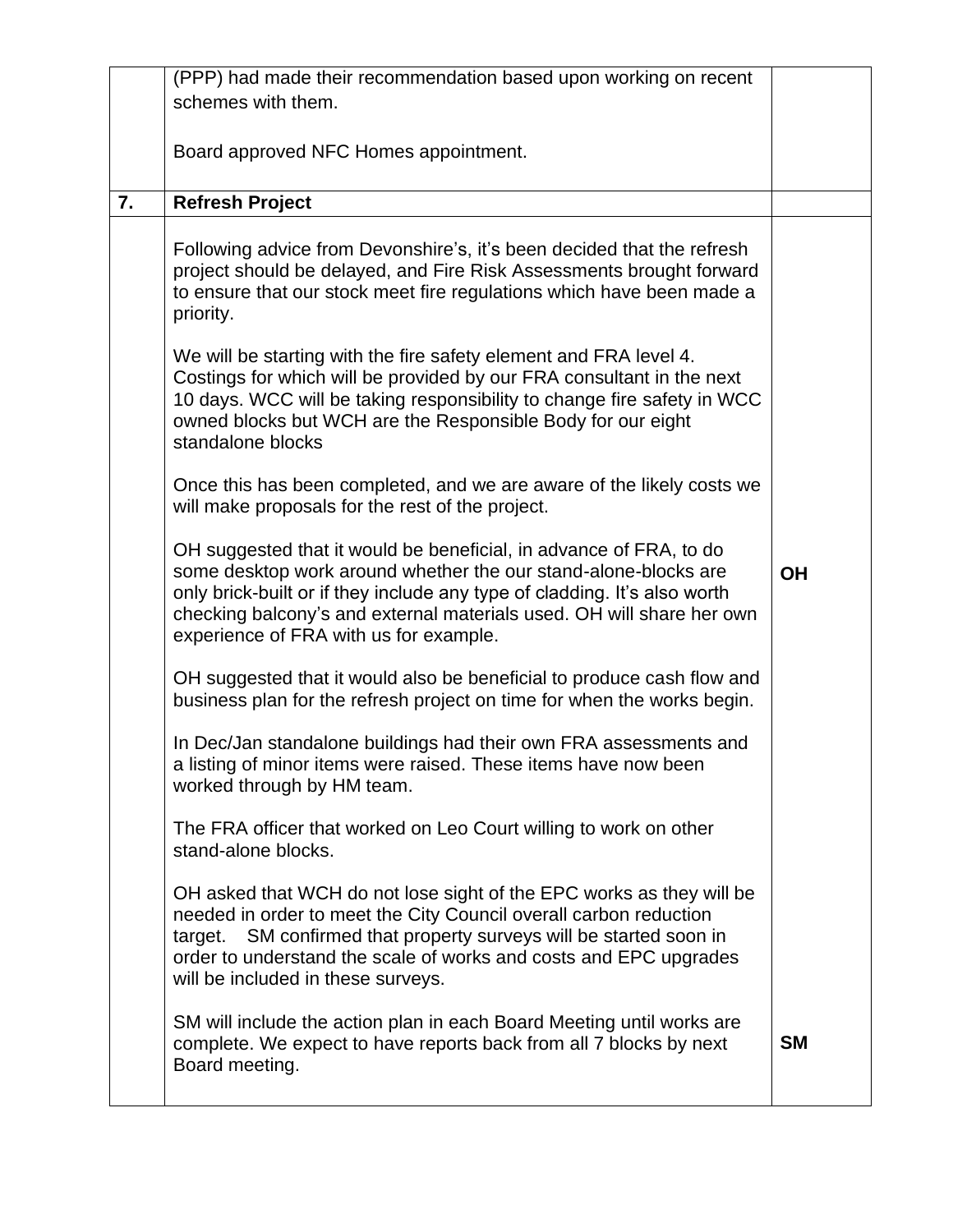|    | JG pointed out that some funding could be achieved for this project<br>through contacting Anthony Jones. SM has spoken with Anthony Jones<br>and Peter Armfield to discuss this and needs to provide specific details<br>and a package of works to access some grant.                                                                                                  | <b>SM</b> |
|----|------------------------------------------------------------------------------------------------------------------------------------------------------------------------------------------------------------------------------------------------------------------------------------------------------------------------------------------------------------------------|-----------|
|    | Board approved the report                                                                                                                                                                                                                                                                                                                                              |           |
| 8. | Key Performance Indicators - End of Year Position 2020/21                                                                                                                                                                                                                                                                                                              |           |
|    | <b>HC Presents</b>                                                                                                                                                                                                                                                                                                                                                     |           |
|    | Appendix $A - KPI 1 - Figures from our tenant survey results were put$<br>on hold due to lack of response throughout Covid. We expect to<br>resume this survey this Summer and will hope to include findings in the<br>forthcoming Board Meeting; either September or December.                                                                                        |           |
|    | Housing management end of year position and gas and smoke<br>detectors 100%                                                                                                                                                                                                                                                                                            |           |
|    | Repairs completed on time – Majority or repairs that didn't meet target<br>dates were non-emergency and put on hold either due to Covid or<br>tenants shielding                                                                                                                                                                                                        |           |
|    | Tenancy checks have been put on hold. 3 year checks and emergency<br>checks are being conducted by HM team. A third of stock being<br>checked has put on hold due to Covid should start again June.                                                                                                                                                                    |           |
|    | Arrears – IMR 5 year scheme level of arrears 1.4% arrears at the end<br>of the financial year. Due to one tenant out of 89 who has high arrears<br>and now has a payment plan in place.                                                                                                                                                                                |           |
|    | IMR 3 year scheme $-$ High arrears of 30.4% (£6,070) because of two<br>tenants out of 23 have arrears. Both have been served with NOSP and<br>court action will be taken ASAP.                                                                                                                                                                                         |           |
|    | Assured – 25.19% arrears includes HB, UC and this figure has reduced<br>8.4% since Feb. There are 28 rent accounts with "true" arrears<br>(excluding HB and UC pending cases) totalling £20,431 NOSPS have<br>been served once tenant's arrears exceed 6 weeks. Eviction notice<br>periods will be reduced to 4 months from next week, which should help<br>to reduce. |           |